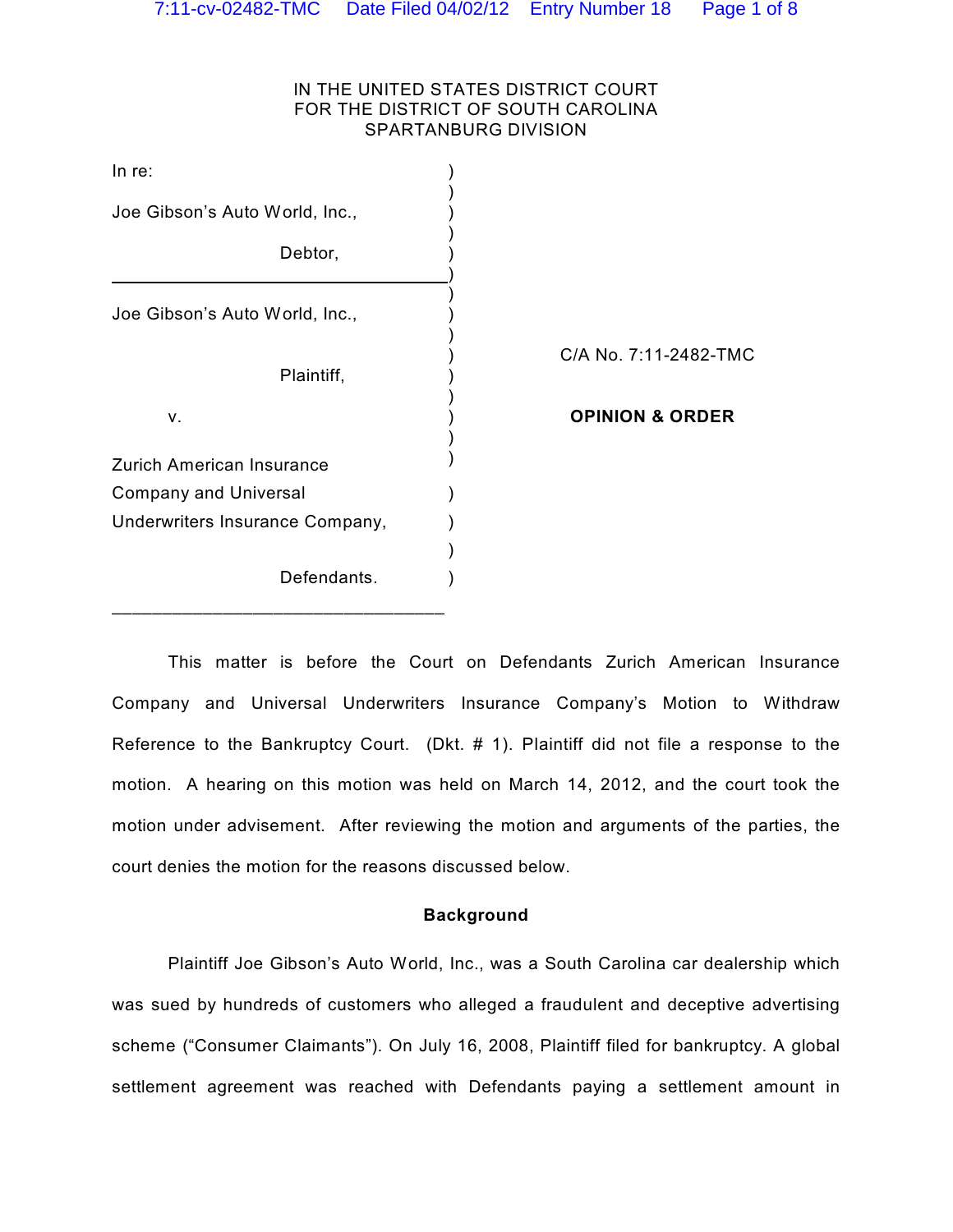#### 7:11-cv-02482-TMC Date Filed 04/02/12 Entry Number 18 Page 2 of 8

exchange for a release from defense and/or indemnity obligations. Plaintiff alleges that any claims under the umbrella portions of the policies were preserved and not released. On April 1, 2009, Plaintiff filed a complaint alleging that the claims brought by the Consumer Claimants are covered by an umbrella policy and that even though Defendants assumed the defense of many claims and parts of claims, they have denied other claims. Plaintiff alleges causes of action for breach of contract, bad faith refusal to pay a claim, and asks for a declaratory judgment finding the claims of the Consumer Claimants are covered by the umbrella policy. Plaintiff also demanded a jury trial on these claims. Defendants deny that coverage is available under the umbrella policy and counterclaimed requesting a declaratory judgment determining their rights and obligations, if any, under the umbrella policy. On September 30, 2009, the bankruptcy court found that these claims were core proceedings and Defendants' subsequent motion to reconsider the order was denied.

Defendants then filed the instant motion seeking a mandatory withdrawal of reference to the bankruptcy court pursuant to *Stern v. Marshall*, U.S., 131 S.Ct. 2594, 180 L.Ed.2d 475 (2011), or alternatively a permissive withdrawal.

### **Mandatory Withdrawal**

United States District Courts have original jurisdiction over all bankruptcy matters and related proceedings. 28 U.S.C. §§ 1334(a), (b). Section 157(a) allows district courts to refer bankruptcy cases to the bankruptcy court. 28 U.S.C. § 157(a). This district has referred all bankruptcy cases to its bankruptcy court. Under 28 U.S.C. § 157(d):

The district court may withdraw, in whole or in part, any case or proceeding referred under this section, on its own motion or on timely motion of any party, for cause shown. The district court shall, on timely motion of a party, so withdraw a proceeding if the court determines that resolution of the proceeding requires consideration of both title 11 and other laws of the United States regulating organizations or activities affecting interstate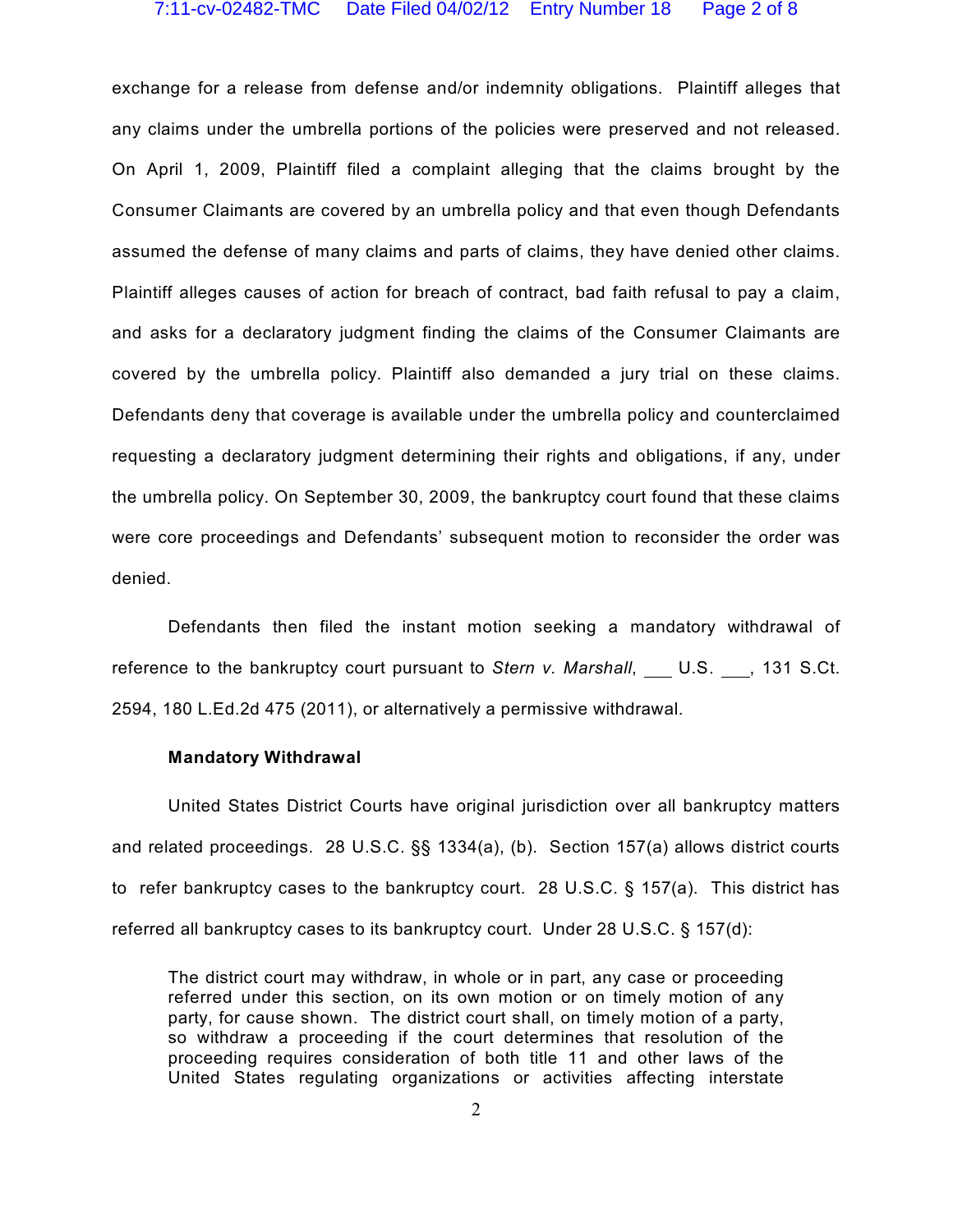commerce.

Thus, § 157(d) contains both a permissive and mandatory component. *In re Marine Energy Systems Corp.*, 2010 WL 680328 (D.S.C. 2010)(unpublished). Defendant argues that withdrawal is mandatory because of the holding in *Stern*.

Recently, in *Stern v. Marshall,* the Supreme Court held bankruptcy courts do not have the constitutional authority to enter final judgments in certain "core proceedings." 131 S.Ct. 2594. In *Stern*, the Supreme Court held that, while a bankruptcy judge has the statutory authority to enter a final judgment on a debtor's counterclaim pursuant to the plain language of 28 U.S.C. § 157(b)(2)(C), it was unconstitutional for a bankruptcy judge to enter a final judgment on a debtor's state law counterclaim that was not resolved in the process of ruling on a creditor's proof of claim. 131 S.Ct. at 2620.

Here, the bankruptcy court found that the claims asserted by Plaintiff, like the claims asserted in *Stern*, are core matters<sup>1</sup> under  $§157(c)(1)$  which "are only remotely related and likely unrelated to Defendant's proofs of claims against the estate and there is no reason to believe that the 'process of adjudicating [the] proof[s] of claim would necessarily resolve [the estate's] counterclaim.'"

Defendant contends that pursuant to *Stern,* the bankruptcy court lacks the constitutional authority to decide Plaintiff's state law claims. The court rejects this

Core proceedings are those that either arise under Title 11 or arise in a bankruptcy case. *In re Nichols & Assocs. Tryon Props., Inc.*, 36 F.3d 1093, \*3 (4th Cir.1994). "[C]ore proceedings should be given a broad interpretation that is close to or congruent with constitutional limits." *In re Johnson*, 960 F.2d 396, 401 (4th Cir.1992) ("Many courts construe the term 'core proceedings' quite broadly. Indeed, the ambiguity in § 157(b)(2) invites such interpretation with such broadly inclusive language that encompasses proceedings 'affecting the liquidation of assets of the estate' and matters 'concerning the administration of the estate.' ").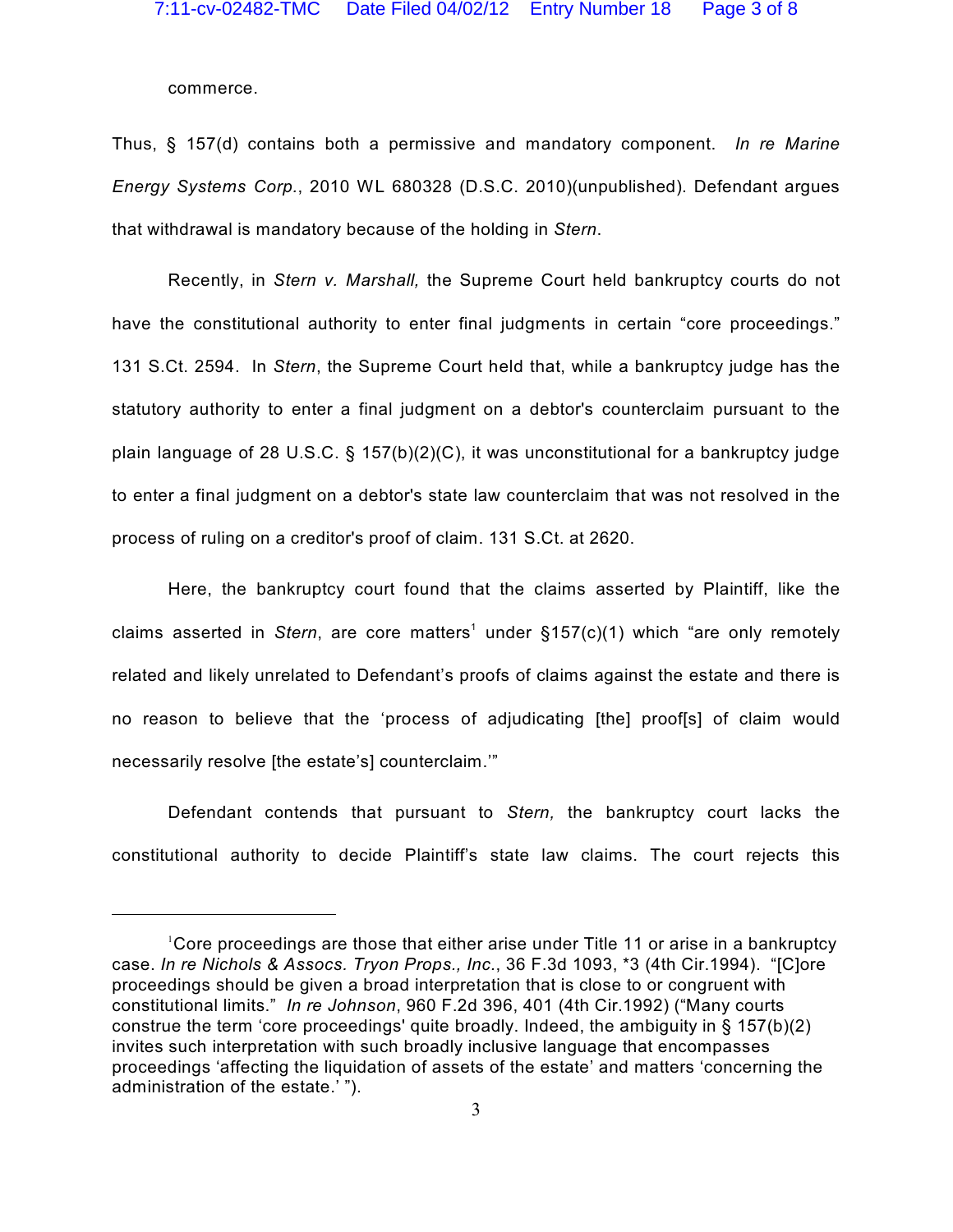interpretation of the holding in *Stern*. While pursuant to *Stern*, the bankruptcy court cannot enter a final judgment on the state law claims, the court does not believe that *Stern* precludes the court from allowing the pretrial proceedings to be handled by the bankruptcy court. Further, the Court also finds the bankruptcy court has authority to enter proposed findings of fact and conclusions of law on dispositive motions in regard to the state law claims, and thus, mandatory withdrawal of the reference is not required at this time.

The Bankruptcy Code specifically provides that a bankruptcy court may hear and "submit proposed findings of fact and conclusions of law to the district court," subject to de novo review, in a proceeding "that is not a core proceeding." 28 U.S.C. § 157(c)(1) (emphasis added). However, when the claims are core matters, there is no explicit comparable authority to follow a similar procedure.

At least one bankruptcy court initially determined that it had "no statutory authority to render findings of fact and conclusions of law for core proceedings that it may not constitutionally hear." *Samson v. Blixseth (In re Blixseth)*, 2011 WL 3274042, at \*12 (Bankr. D. Mont. Aug. 1, 2011) (holding it had no authority to enter proposed findings of fact and conclusions of law on a "core" fraudulent conveyance claim).<sup>2</sup> However, this court joins the majority of courts that have since concluded that *Stern* did not eliminate the ability of bankruptcy courts to issue proposed findings and conclusions of law. *See McCarthy v. Wells (In re El–Atari),* 2011 WL 5828013, at \*3 (E.D.Va. Nov.18, 2011) (holding in core

Recently, the bankruptcy court amended its earlier ruling in *In re Blixseth*. *In re* <sup>2</sup> *Blixeth*, 2012 WL 10193, at \*8–10 (Bankr.D.Mont. Jan. 3, 2012) ("The Court sua sponte amends its August 1, 2011, Memorandum of Decision and Order. . . . [S]everal courts have recently concluded that *Stern v. Marshall* does not deprive bankruptcy courts of subject matter jurisdiction . . . . [B]ecause the United States District Court for the District of Montana would have the requisite subject-matter jurisdiction to adjudicate the claims in this Adversary Proceeding, so too does this Court.").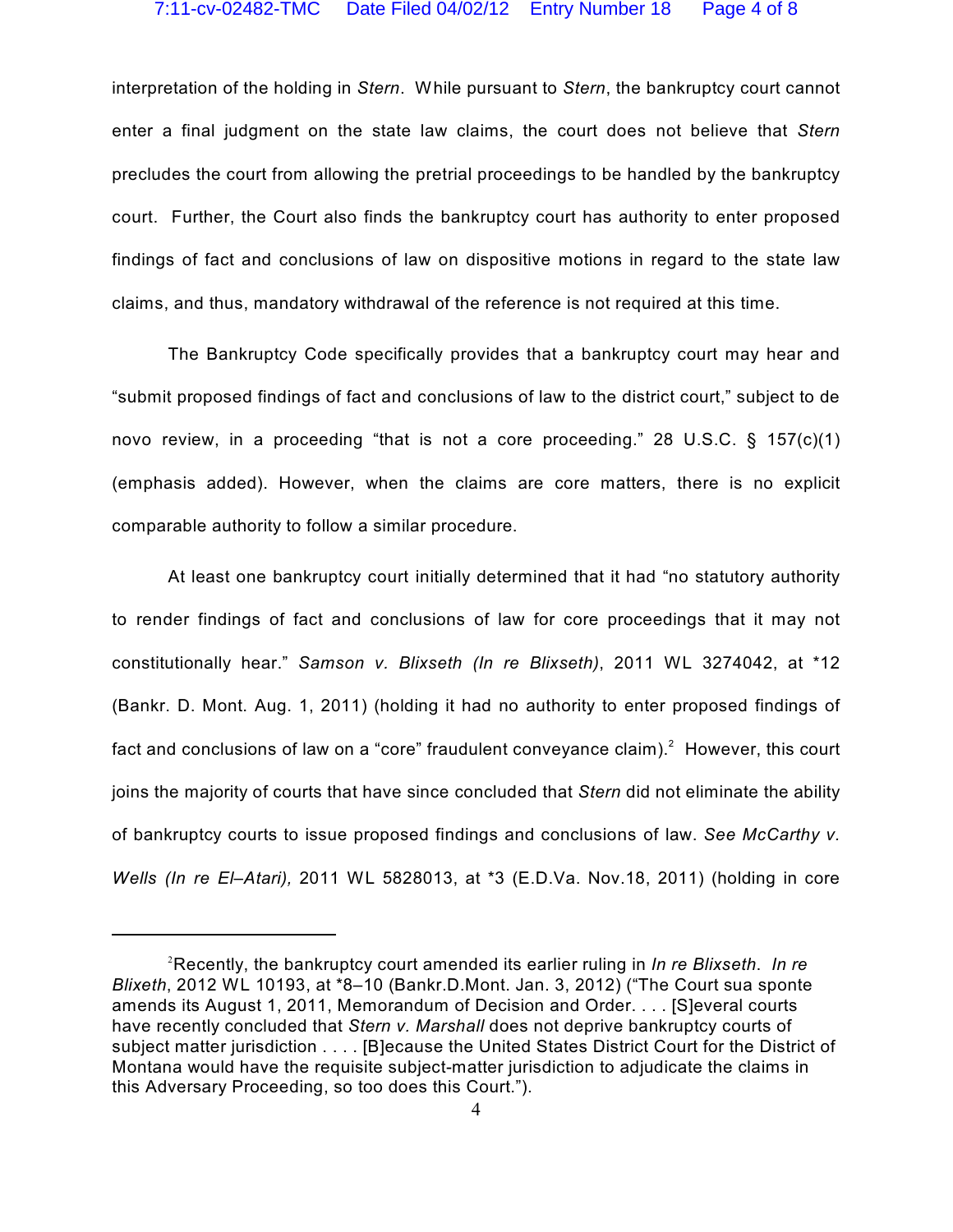matters related to a case under title 11 the bankruptcy court retains the authority to submit proposed findings of fact and conclusions of law to the district court); *Field v. Lindell (In re Mortg. Store, Inc.)*, 2011 WL 5056990, at \*5–6 (D.Hawai'i Oct. 5, 2011) (holding "that Congress, if faced with the prospect that bankruptcy courts could not enter final judgments on certain 'core' proceedings, would have intended them to fall within 28 U.S.C. §  $157(c)(1)$  granting bankruptcy courts authority to enter findings and recommendations."); *Paloian v. Am. Express Co (In re Canopy Fin., Inc.)*, 2011 WL 3911082, at \*3–4 (N.D.Ill. Sept. 1, 2011) (holding "the [*Stern*] Court at least implied that the effect of its decision was to 'remove' certain claims from 'core bankruptcy jurisdiction,' and to relegate them to the category of claims that are merely 'related to' bankruptcy proceedings and thus subject to being heard, but not finally decided, by bankruptcy courts."); *JustMed, Inc. v. Bryce (In re Byce)*, 2011 WL 6210938, at \*4 (D.Idaho Dec.14, 2011) (stating "[a] majority of district courts considering the issue hold that the bankruptcy courts retain the power to enter proposed findings and recommendations."); *Levey v. Hanson's Window & Constr., Inc.* (*In re Republic Windows & Doors, LLC*), 460 B.R. 511, 2011 WL 6157342 (Bankr.N.D.Ill. Dec.12, 2011) (noting that "[n]othing in [the *Stern*] decision can be read to preclude this Court from submitting proposed findings of fact and conclusions of law to the district court."); *D&B Swine Farms, Inc v. Murphy-Brown, LLC (In re D&B Swine Farms, Inc.*), 2011 WL 6013218, at \*2 (Bankr.E.D.N.C. Dec.2, 2011) (rejecting *Blixseth* holding that bankruptcy court has no statutory authority to render proposed findings and conclusions); *Reed v. Linehan (In re Soporex*), 2011 WL 5911674, at \*5 (Bankr.N.D.Tex Nov. 28, 2011)(holding that "*Stern* did not strip the bankruptcy courts of the authority to hear these types of claims and to propose findings of fact and conclusions of law to the district court for de novo review."); *Goldstein v. Eby-Brown, Inc. (In re Universal Mktg., Inc.*), 459 B.R.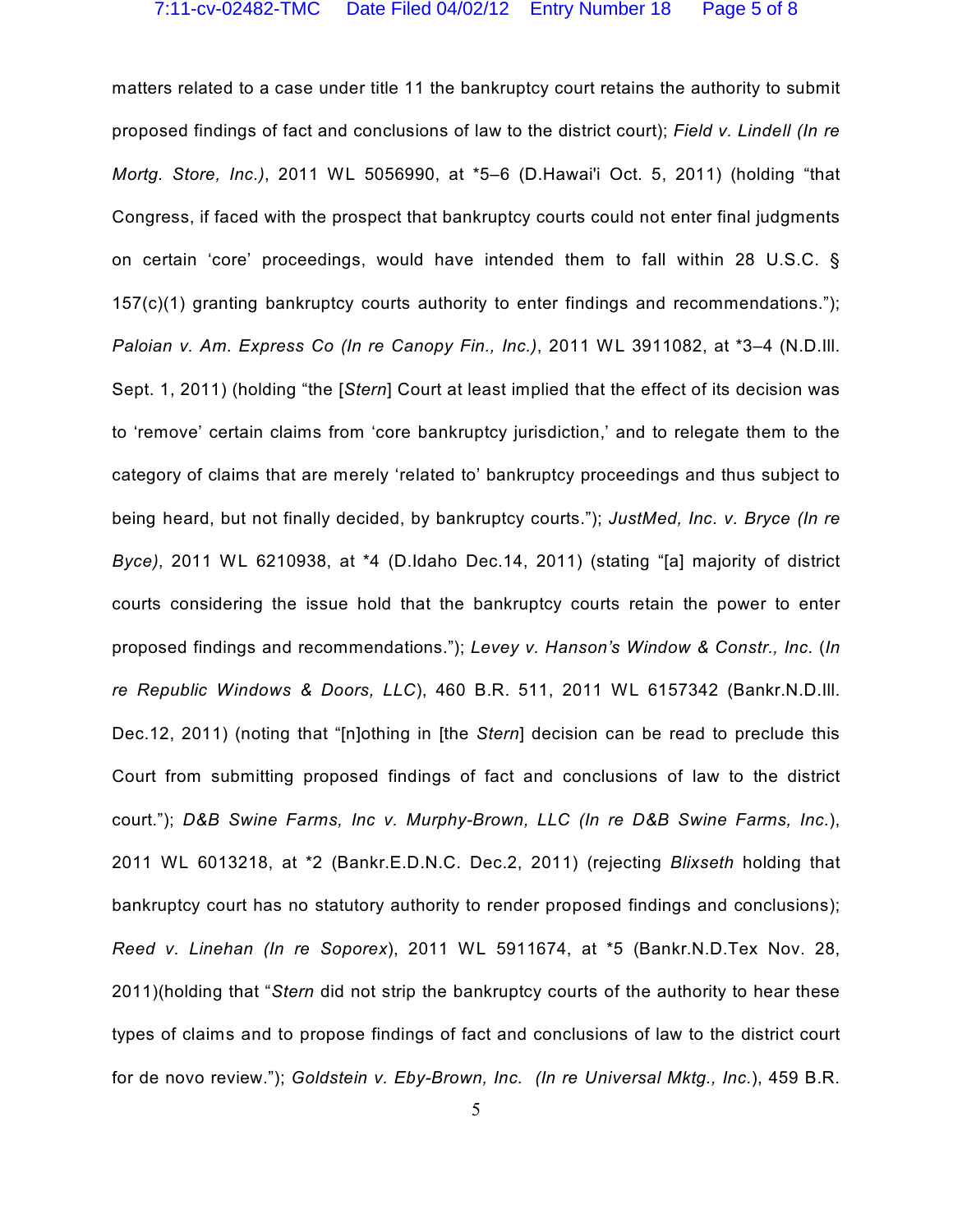573, 578 (Bankr.E.D.Pa. 2011) (declining to follow *Blixseth*); *Heller Ehrman, LLP, v. Arnold & Porter (In re Heller Ehrman, LLP*), 2011 WL 4542512, at \*6 (Bankr.N.D.Cal. Sept. 28,  $2011$ ).<sup>3</sup>

Even where the parties have a right to a jury trial, immediate withdrawal is not required.

[T]he mere fact that the district court must conduct a jury trial in an adversary proceeding does not mean that the bankruptcy court immediately loses jurisdiction of the entire matter or that the district court cannot delegate to the bankruptcy court the responsibility for supervising discovery, conducting pre-trial conferences, and other matters short of the jury selection and trial.

*In re El-Atari*, 2011 WL 5828013 \* 6 (internal citations omitted). "*Stern* creates no impediment to so doing . . . and the reference can readily be withdrawn when the case is trial-ready if the parties still do not consent to allow the Bbankruptcy Court to preside at trial. In this sense, the district court would be using the Article I Bankruptcy Judge in the same manner as it routinely employs Article I Magistrate Judges: to supervise discovery, rule on non-dispositive motions, and report and recommend on dispositive motions." *Dev. Specialists, Inc., v. Orrick, Herrington & Sutcliffe, LLP*, 2011 WL 6780600 \* 4 (S.D. N.Y. Dec. 23, 2011)(internal citation omitted).

# **Permissive Withdrawal**

Defendants also argue the court should exercise its discretion to withdraw the reference (i.e. permissive withdrawal). Permissive withdrawal of the reference to the

 $3$ Additionally, the court notes that at least three districts, the Southern District of New York, the Southern District of Florida and the District of Delaware, recently issued standing orders giving bankruptcy courts explicit authority to issue proposed findings and conclusions of law in connection with core matters that are found to fall within the *Stern* holding.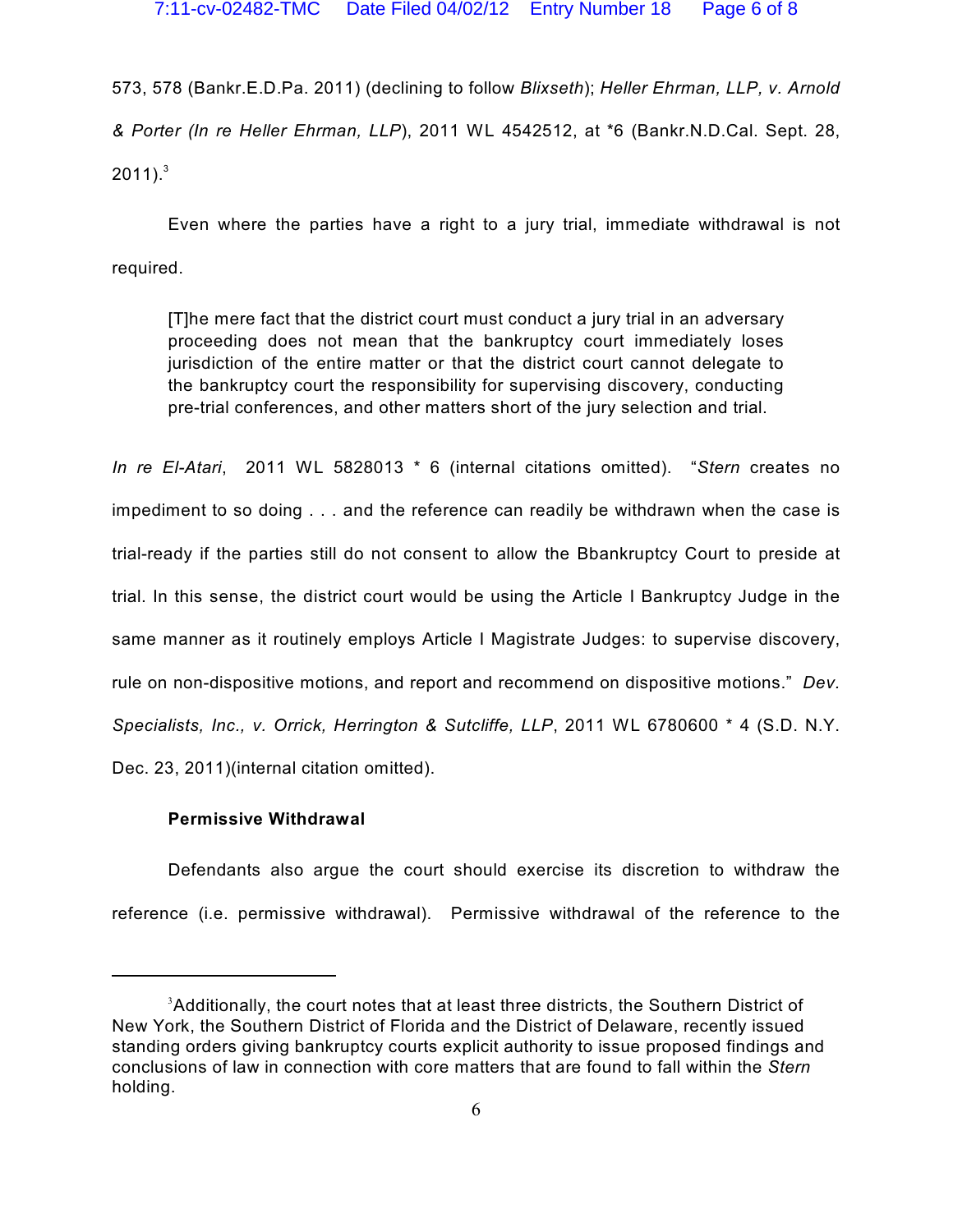#### 7:11-cv-02482-TMC Date Filed 04/02/12 Entry Number 18 Page 7 of 8

bankruptcy judge is within the sound discretion of the district court and is predicated upon cause shown on a case-by-case basis. In considering whether to grant permissive withdrawal of a reference, district courts have considered the following factors: (1) whether the proceeding is core or non-core; (2) the uniform administration of bankruptcy proceedings; (3) expediting the bankruptcy process and promoting judicial economy; (4) the efficient use of debtors' and creditors' resources; (5) the reduction of forum shopping; and (6) the preservation of the right to a jury trial. *Vieira v. AGM, II, LLC*, 366 B.R. 532, 538 (D.S.C. 2007)(*citing In re U.S. Airways Group, Inc.*, 296 B.R. 673, 681 (E.D.Va. 2003).

"Some courts view the core/non-core factor as a threshold question that must be answered before analysis may proceed and is determinative of most of the other factors, while other courts simply place substantial weight on the core/non-core factor." *In re U.S. Airways*, 296 B.R. at 681–82. The fact that the proceeding at issue is a core proceeding weighs against withdrawal of the reference. *See In re Orion Pictures Corp.*, 4 F.3d 1095, 1102 (2d Cir. 1993) (noting that "hearing core matters in a district court could be an inefficient allocation of judicial resources given that the bankruptcy court generally will be more familiar with the facts and issues"). Section 157(b)(3) provides that the "bankruptcy judge shall determine . . . whether a proceeding is a core proceeding under this subsection." 28 U.S.C. § 157(b)(3). While Defendants maintain that this is a non-core matter, the bankruptcy court has found these to be core matters. Given the bankruptcy court's finding that these claims are core matters, her familiarity with the case, her expertise on bankruptcy issues, and that some discovery has already occurred, the court declines to exercise its discretion to withdraw the reference at this time. Additionally, the right to a jury trial will be preserved on these claims as discussed above.

7